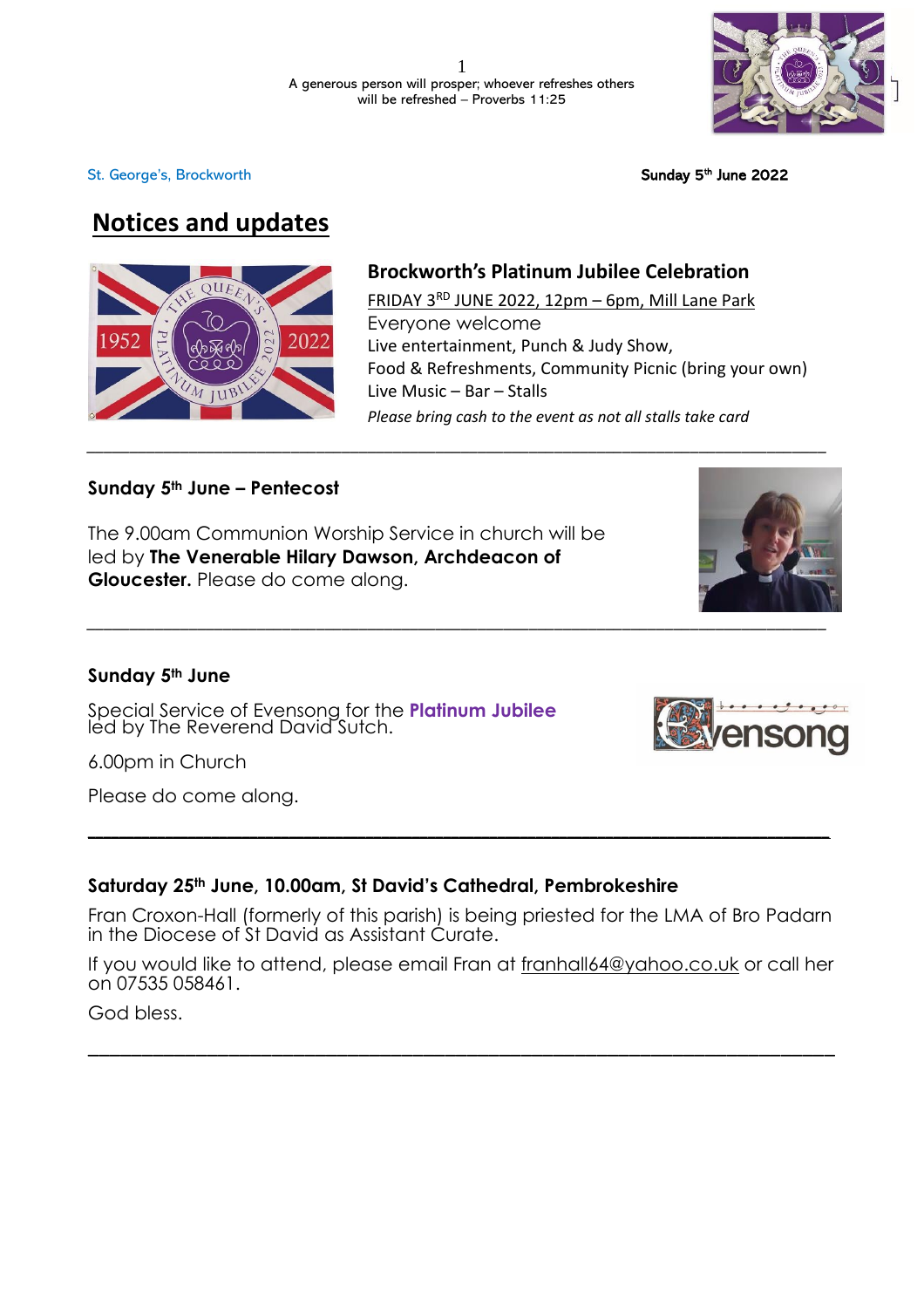### <sup>th</sup> June 2022

## **As we express our joys and concerns to God this week...**

Let us be thankful and pray for those who govern us; the Queen and Royal Family, the Prime Minister and Parliament.

Let us pray for the health and wellbeing of our family, friends, neighbours and those we meet in our day to day lives.

Let us continue to pray for healing and wholeness in mind, body and spirit for Jean Corless, Mary, Emma, Joy and Bob Curzon.

\_\_\_\_\_\_\_\_\_\_\_\_\_\_\_\_\_\_\_\_\_\_\_\_\_\_\_\_\_\_\_\_\_\_\_\_\_\_\_\_\_\_\_\_\_\_\_\_\_\_\_\_\_\_\_\_\_\_\_\_\_\_\_\_\_\_\_\_\_\_\_\_\_\_\_\_\_\_

| This week's diary |                    |                                                                      |
|-------------------|--------------------|----------------------------------------------------------------------|
| 3 <sup>rd</sup>   | 12.00pm            | Brockworth's Platinum Jubilee Celebration: Mill Lane Park            |
| 5 <sup>th</sup>   | 9.00am             | Communion Worship Service led by<br>Archdeacon Hilary Dawson: Church |
|                   | 10.30am            | Family Worship Service: Church Centre                                |
|                   | 6.00 <sub>pm</sub> | Evensong (Platinum Jubilee) : Church                                 |
| 6 <sup>th</sup>   | 10.00am            | Parent & Toddlers' Group: Church Centre                              |
| 8 <sup>th</sup>   | 9.45am             | <b>Communion: Church Centre</b>                                      |

# **Keep connected with each other and with God.**

# **PENTECOST**



We worship in the name of the Father, and of the Son, and of the Holy Spirit. Amen.

**Sing**: (*click on the song title, and it should open up and play in YouTube)* 675 [Spirit](https://www.youtube.com/watch?v=JYfzcYohWZ) of the living God

We meet to celebrate the coming of Christ into the world. The word was made flesh and dwelt among us … and we beheld his glory.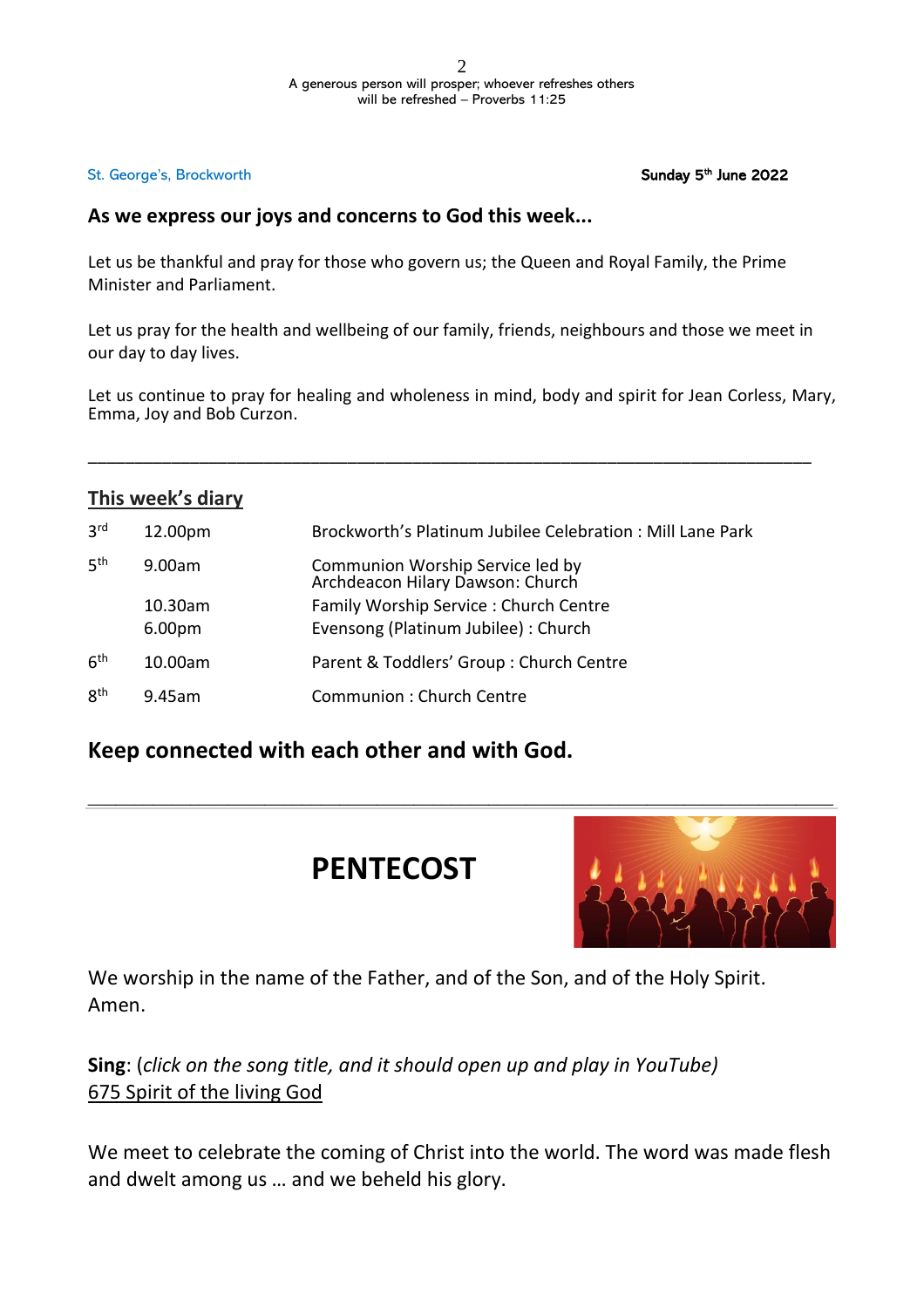<sup>th</sup> June 2022

**Almighty God, To whom all hearts are open, All desires known, And from whom no secrets are hidden: Cleanse the thoughts of our hearts By the inspiration of your Holy Spirit, That we may perfectly love you, And worthily magnify your holy name; Through Christ our Lord. Amen.**

Gathering our thoughts, we remember and confess:

**Our Lord Jesus Christ said; The first commandment is this; 'Hear, O Israel, the Lord our God is the only Lord. You shall love the Lord your God With all your heart, with all your soul, with all your mind And with all your strength.' The second is this, 'Love your neighbour as yourself.' There is no other commandment greater than these. On these two commandments Hang all the law and the prophets.**

**Most merciful God, Father of our Lord Jesus Christ, we confess that we have sinned in thought, word and deed. We have not loved you with our whole heart. We have not loved our neighbours as ourselves.**

**In your mercy forgive what we have been, help us to amend what we are, and direct what we shall be; that we may do justly, love mercy, and walk humbly with you, our God. Amen.**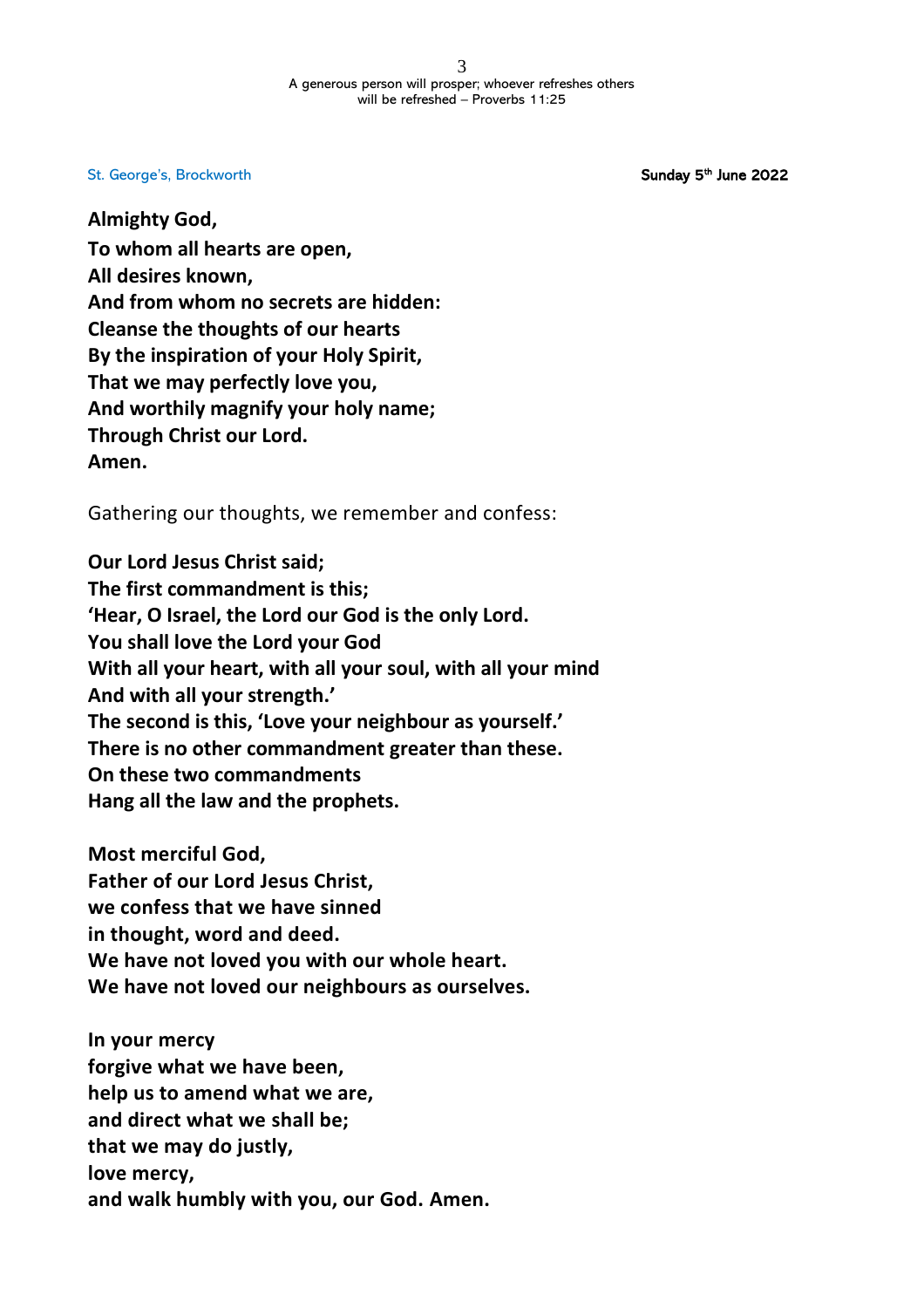#### <sup>th</sup> June 2022

May almighty God have mercy on us and forgive us oursins and bring usto everlasting life. Amen.

*Take a few moments to sit and think about receiving that unconditional offering of forgiveness through grace.*

## **Collect**

Holy Spirit, sent by the Father, ignite in us your holy fire; strengthen your children with the gift of faith, revive your Church with the breath of love, and renew the face of the earth, through Jesus Christ our Lord. **Amen.**

# **Reading : Acts 2:1-21 (ESV)**

# *The Holy Spirit Comes at Pentecost*

When the day of Pentecost came, they were all together in one place. **<sup>2</sup>** Suddenly a sound like the blowing of a violent wind came from heaven and filled the whole house where they were sitting. **<sup>3</sup>** They saw what seemed to be tongues of fire that separated and came to rest on each of them. **<sup>4</sup>** All of them were filled with the Holy Spirit and began to speak in other tongues as the Spirit enabled them.

Now there were staying in Jerusalem God-fearing Jews from every nation under heaven. **<sup>6</sup>**When they heard this sound, a crowd came together in bewilderment, because each one heard their own language being spoken. **<sup>7</sup>**Utterly amazed, they asked: "Aren't all these who are speaking Galileans? **<sup>8</sup>** Then how is it that each of us hears them in our native language? **<sup>9</sup>** Parthians, Medes and Elamites; residents of Mesopotamia, Judea and Cappadocia, Pontus and Asia, **<sup>10</sup>** Phrygia and Pamphylia, Egypt and the parts of Libya near Cyrene; visitors from Rome **<sup>11</sup>** (both Jews and converts to Judaism); Cretans and Arabs—we hear them declaring the wonders of God in our own tongues!" **<sup>12</sup>** Amazed and perplexed, they asked one another, "What does this mean?"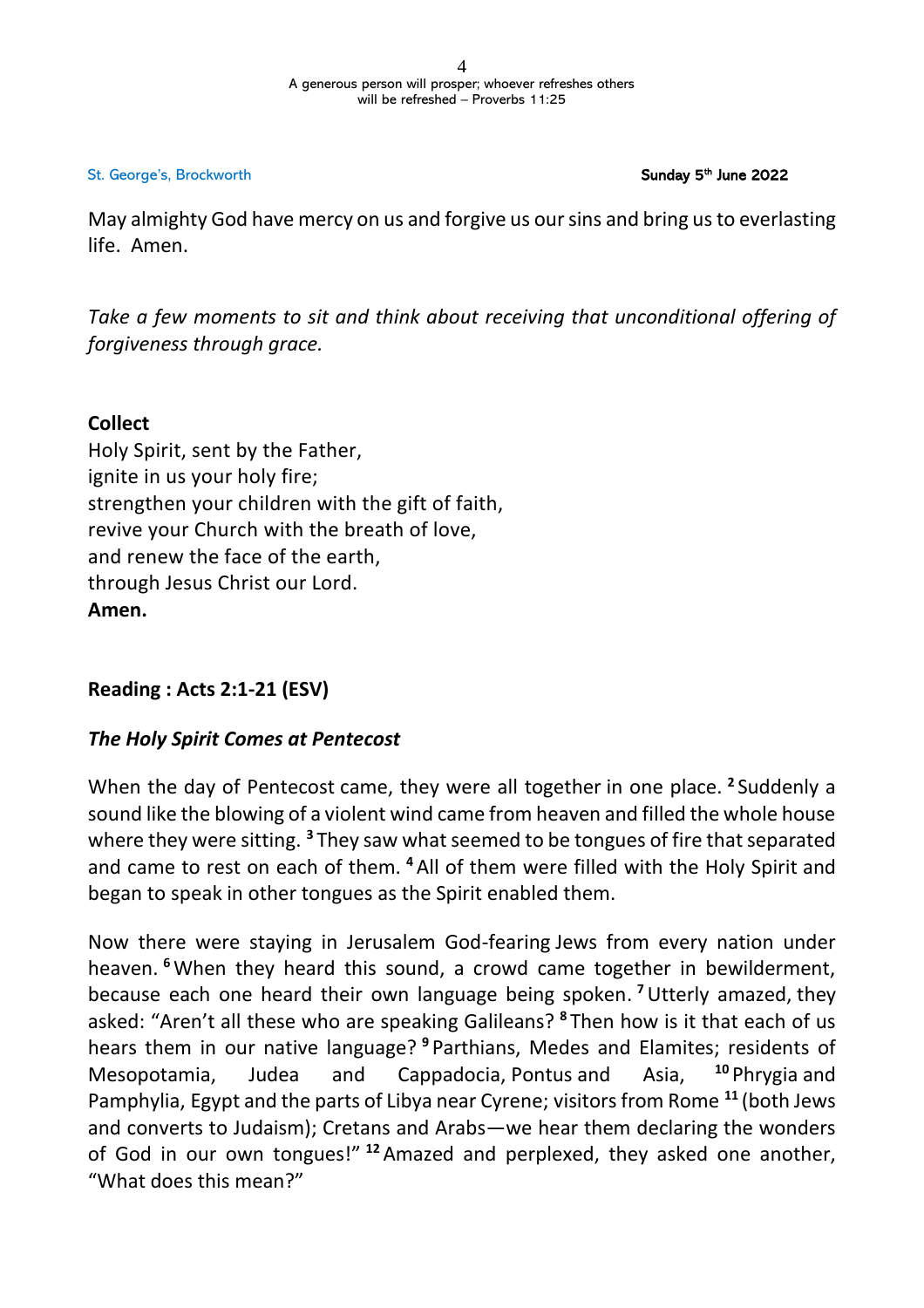#### <sup>th</sup> June 2022

Some, however, made fun of them and said, "They have had too much wine."

## *Peter Addresses the Crowd*

Then Peter stood up with the Eleven, raised his voice and addressed the crowd: "Fellow Jews and all of you who live in Jerusalem, let me explain this to you; listen carefully to what I say. **<sup>15</sup>** These people are not drunk, as you suppose. It's only nine in the morning! **<sup>16</sup>**No, this is what was spoken by the prophet Joel:

**<sup>17</sup>** "'In the last days, God says, I will pour out my Spirit on all people. Your sons and daughters will prophesy, your young men will see visions, your old men will dream dreams. **<sup>18</sup>** Even on my servants, both men and women, I will pour out my Spirit in those days, and they will prophesy. **<sup>19</sup>** I will show wonders in the heavens above and signs on the earth below, blood and fire and billows of smoke. **<sup>20</sup>** The sun will be turned to darkness and the moon to blood before the coming of the great and glorious day of the Lord. **<sup>21</sup>** And everyone who calls

on the name of the Lord will be saved.'

# **Gospel Reading: John 14:8-17,25-27 (ESV)**

## *Jesus the Way to the Father*

Philip said, "Lord, show us the Father and that will be enough for us."

Jesus answered: "Don't you know me, Philip, even after I have been among you such a long time? Anyone who has seen me has seen the Father. How can you say, 'Show us the Father'? **<sup>10</sup>**Don't you believe that I am in the Father, and that the Father is in me? The words I say to you I do not speak on my own authority. Rather, it is the Father, living in me, who is doing his work. **<sup>11</sup>** Believe me when I say that I am in the Father and the Father is in me; or at least believe on the evidence of the works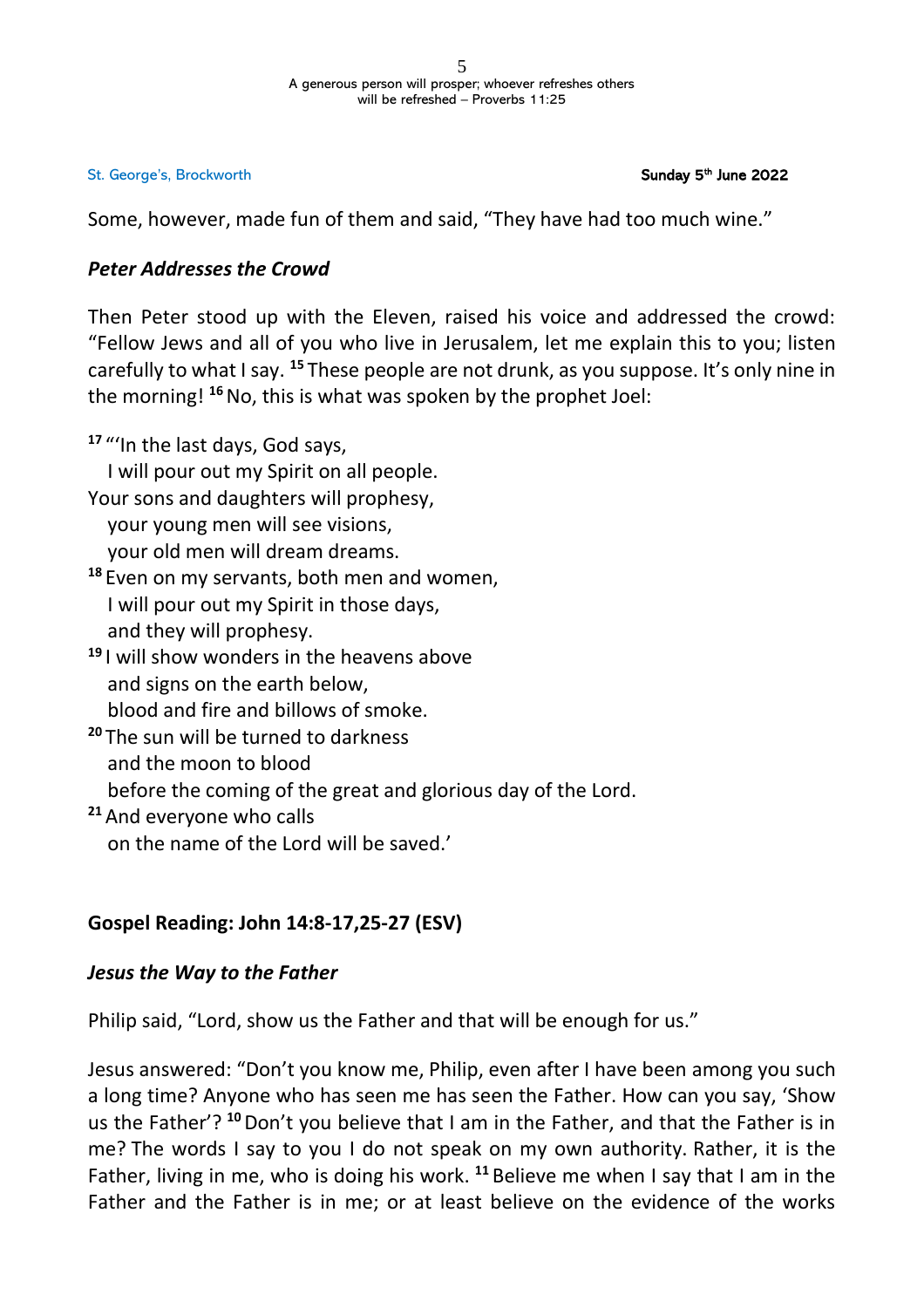### <sup>th</sup> June 2022

themselves. **<sup>12</sup>** Very truly I tell you, whoever believes in me will do the works I have been doing, and they will do even greater things than these, because I am going to the Father. **<sup>13</sup>** And I will do whatever you ask in my name, so that the Father may be glorified in the Son. **<sup>14</sup>** You may ask me for anything in my name, and I will do it.

## *Jesus Promises the Holy Spirit*

"If you love me, keep my commands. **<sup>16</sup>** And I will ask the Father, and he will give you another advocate to help you and be with you forever— **<sup>17</sup>** the Spirit of truth. The world cannot accept him, because it neither sees him nor knows him. But you know him, for he lives with you and will be in you

"All this I have spoken while still with you. **<sup>26</sup>** But the Advocate, the Holy Spirit, whom the Father will send in my name, will teach you all things and will remind you of everything I have said to you. **<sup>27</sup>** Peace I leave with you; my peace I give you. I do not give to you as the world gives. Do not let your hearts be troubled and do not be afraid.

**Sing**: (*click on the song title, and it should open up and play in YouTube*) 62 Be still, for the [presence](https://www.bing.com/videos/search?q=be+still+for+the+presence+of+the+lord+youtube&docid=608046384467878425&mid=9292ED6E4CD2BA6585789292ED6E4CD2BA658578&view=detail&FORM=VIRE) of the Lord

Let us declare our faith with confidence:

**We believe in God the Father, who created all things: for by his will they were created and have their being.**

**We believe in God the Son, who was slain: for with his blood, he purchased us for God, from every tribe and language, from every people and nation. We believe in God the Holy Spirit: the Spirit and the Bride say, 'Come!' Even so come, Lord Jesus! Amen.**